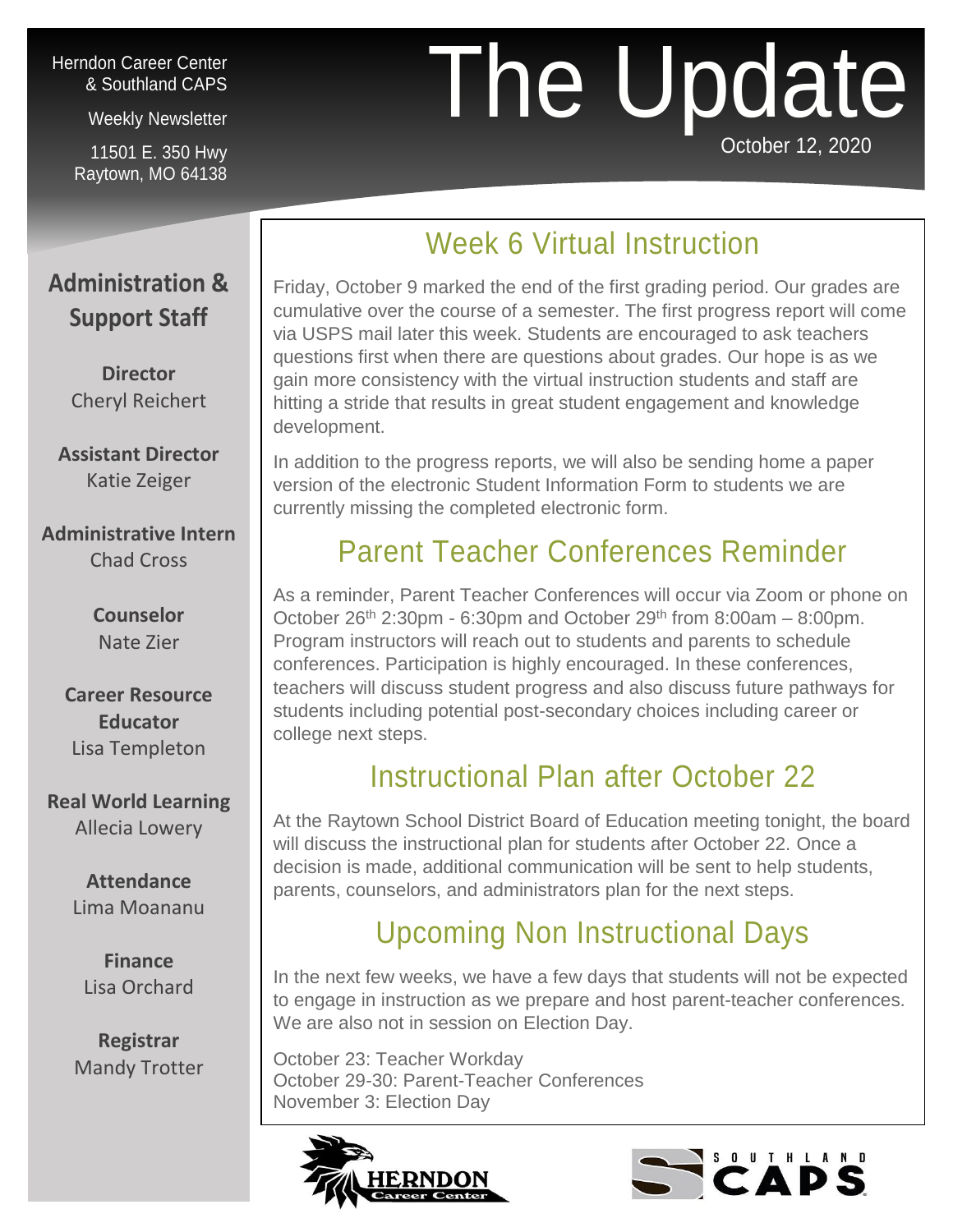## Herndon Career Center & Southland CAPS Program Schedules

In the first week's edition of The Update, we provided information regarding the scheduled zoom session times for each program. We hope this provided some clarity and assistance in scheduling your day. Generally, the scheduled zoom times provided last week will stay consistent throughout virtual learning.

We know it's difficult to track all the virtual instruction information and updates you continuously receive. Moving forward, we will collect and provide information from teachers regarding topics, assignments, and projects for the upcoming week to assist you with tracking your child's virtual education at Herndon Career Center and Southland CAPS. The information for the Week of October 12-16 is listed below.

| <b>Advertising &amp; Graphic Design</b><br>Topics: Social Media - Adobe Illustrator & Instagram<br>Assignments: Instagram's Slide Composition client project<br>VOTE slide composition client project<br>Additional Info: Working with client for social media<br>improvement for business traffic. Working on a social impact<br>with non-political influences for social medias.                                                                                                                    | <b>Culinary Arts</b><br>Topics: Mise en Place, Cooking Methods<br>Assignments: Chef Research Project due Wednesday 10/14<br>Additional Info: We will assign the next text book for pick up/<br>return Wednesday and Thursday.<br><b>Diesel Mechanics</b><br>Topics: Welding                                                                                                                     |
|-------------------------------------------------------------------------------------------------------------------------------------------------------------------------------------------------------------------------------------------------------------------------------------------------------------------------------------------------------------------------------------------------------------------------------------------------------------------------------------------------------|-------------------------------------------------------------------------------------------------------------------------------------------------------------------------------------------------------------------------------------------------------------------------------------------------------------------------------------------------------------------------------------------------|
| <b>Automotive Collision I</b><br>Topics: ICAR modules: EXT03 Bolt-on exterior panels part 1<br>Assignments: Complete the Objective Worksheet                                                                                                                                                                                                                                                                                                                                                          | <b>Assignments: Carbon Arc Welding, Soldering Video</b><br>Additional Info: N/A                                                                                                                                                                                                                                                                                                                 |
| Additional Info: Objective Worksheet is in book picked up<br>from Herndon Career Center or downloaded.                                                                                                                                                                                                                                                                                                                                                                                                | <b>Emergency Medical Technician</b><br>Topics: Medical, Legal and Ethical Issues<br>Assignments: Watch chapter video on topic, do assignment,                                                                                                                                                                                                                                                   |
| <b>Automotive Collision II</b><br>Topics: Color matching and custom painting<br>Assignments: Read chapter 27: Color matching and custom                                                                                                                                                                                                                                                                                                                                                               | attend zoom class and discussions.<br>Additional Info: N/A                                                                                                                                                                                                                                                                                                                                      |
| painting<br>Additional Info: You may substitute ICAR module or project<br>based learning for this assignment.                                                                                                                                                                                                                                                                                                                                                                                         | <b>Foundations of Nursing</b><br>Topics: Perineal Care/bed bath/shower bath<br>Assignments: Lesson Reviews/skill video/test<br>Additional Info: Still need important state paperwork                                                                                                                                                                                                            |
| <b>Automotive Technology</b><br><b>Topics: Automotive Maintenance</b><br>Assignments: Chapter 9 in the Textbook. Job Sheet: Safety<br>checks. Job sheet: Fluid checks. Chapter 9 quiz.<br>Additional Info: The final test for 'Automotive Basics' is on<br>Monday. Students must sign into Google Classroom on time<br>as this is a timed test.                                                                                                                                                       | <b>HVAC / Industrial Maintenance</b><br>Topics: Jobsite/Worksite safety<br>Assignments: Online textbook registration, safety videos<br>assignment, Zoom meetings Tues. & Thurs. for discussions &<br>demonstrations<br>Additional Info: N/A                                                                                                                                                     |
| <b>Construction Technology</b><br>Topics: 1 <sup>st</sup> Year Students: Choosing a Career that is Right<br>for You. 2 <sup>nd</sup> Year Students: Site Layout.<br>Assignments: 1 <sup>st</sup> Year Students: Notes, Review Questions,<br>and Additional 5 questions on Planning Due Friday. Online<br>Career Video and Questions Due Wed. 2 <sup>nd</sup> Year Students -<br>Site Layout Due Friday and Career Video Due Wed.<br>Additional Info: All students will need to fill out a "Ticket for | <b>Law Enforcement</b><br>Topics & Assignments: Legal Quiz, Online Text Book Issued<br>& Log-In, Start Chapter 1 from the Online Text Book, Security<br>Officer Discussion, KC Metro Area Youth Explorers<br>Discussion, Weekly Optional Workout (virtual 5k).<br>Additional Info: The virtual 5k is NOT mandatory, it is optional.<br>Grades will be verified and submitted by noon on Monday. |
| Success" at the end of our Tuesday and Thursday Zoom<br>meetings.                                                                                                                                                                                                                                                                                                                                                                                                                                     | <b>Welding / Metal Fabrication I &amp; II</b><br>Topics: Beginning Blueprint reading for Welders<br>Assignments: There will be written lessons throughout the                                                                                                                                                                                                                                   |
| <b>Cosmetology</b><br><b>Topics: Nail Disorders and Diseases</b><br>Assignments: Ch 10 MindTap, Theory Workbook,<br>Rollersets, Perms and Flat Irons<br>Additional Info: Practice makes perfect!                                                                                                                                                                                                                                                                                                      | week<br>Additional Info: Zoom meeting attendance is critical. We are<br>heading down the path to success. Blueprint reading for<br>Welders is the roadmap that shows us how to perform<br>required work. Without this skill you cannot have a career in                                                                                                                                         |

welding.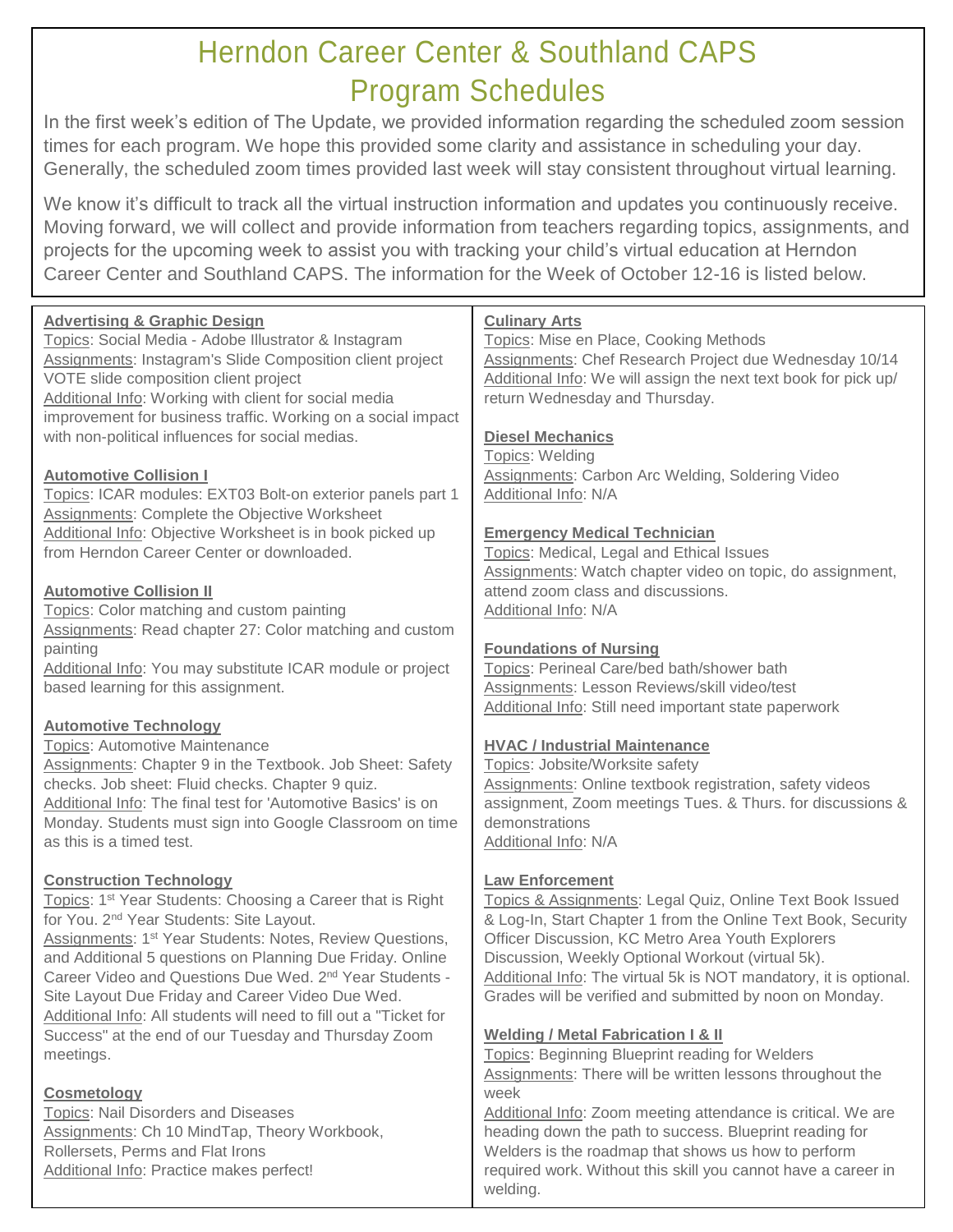| <b>English IV</b><br><b>Topics: Defining Principles for Robots</b><br>Assignments: Principles Parts 1, 2, and 3 (Actively Learn)<br>Additional Info: This week we're discussing how core<br>principles inform decision-making using the lens of the idea<br>of programming a robot.                                                                                                                                                                                                                                                                                                                                                                                                                                                                                                                             | <b>CAPS Education Exploration: 1st Year</b><br>Topics: Passion Project Pitch, Classroom Management Plan,<br><b>Educators Rising</b><br>Assignments: Project pitch, Classroom Management Plan<br>Additional Info: Students will need to stop by Herndon this<br>week to pick up their Read for the Record Day Books.                            |
|-----------------------------------------------------------------------------------------------------------------------------------------------------------------------------------------------------------------------------------------------------------------------------------------------------------------------------------------------------------------------------------------------------------------------------------------------------------------------------------------------------------------------------------------------------------------------------------------------------------------------------------------------------------------------------------------------------------------------------------------------------------------------------------------------------------------|------------------------------------------------------------------------------------------------------------------------------------------------------------------------------------------------------------------------------------------------------------------------------------------------------------------------------------------------|
| <b>CAPS Animal Health Sciences: 1st Year</b><br>Topics: Passion Project and Case Studies<br>Assignments: Brainstorming passion project, various<br>individual case studies<br>Additional Info: The passion project will be a yearlong project<br>due in April. Progress towards the passion project will be the<br>1st semester final. The final product is due in April and is<br>their final for 2nd semester.                                                                                                                                                                                                                                                                                                                                                                                                | <b>CAPS Education Exploration: 2nd Year</b><br>Topics: Internships, Passion Project Topic Reflections,<br><b>Educators Rising</b><br>Assignments: Internship Logs, Passion Project Topic<br>Reflection<br>Additional Info: Students will need to stop by Herndon this<br>week to pick up their Read for the Record Day Books.                  |
| <b>CAPS Animal Health Sciences: 2nd Year</b><br>Topics: Internships<br>Assignments: Internship Logs, Monday Share, Passion<br>Project<br>Additional Info: N/A                                                                                                                                                                                                                                                                                                                                                                                                                                                                                                                                                                                                                                                   | <b>CAPS Technology Solutions</b><br>Topics: Wk # 6: Internship Expectations/Conduct<br>Assignments: Internship Log Readings on Internship<br>Expectations<br>Additional Info: Students must attend ZOOM Meetings on<br>Tuesdays at 1:00pm each week with Instructor. Students<br>must work with Mentor/Supervisor of Internship and Instructor |
| <b>CAPS Business Innovation and Creation</b><br>Topics: Effective Communication, Active Listening &<br><b>Professional Presence</b><br>Assignments: READINGS: Please READ Chapter # 5 (The<br>Meat & Potatoes: Dining Room Etiquette) in your<br>TEXTBOOK "5 Steps to the PROFESSIONAL PRESENCE<br>that PAY\$" (pgs. 64-82). DISCUSSION QUESTION: What is<br>Effective Communication? ASSIGNMENTS: 1. Effective<br>Communication/Active Listening Assignment 2. Professional<br>Presence Paper Assignment 3. SIGNUP for a Time for<br>PARENT TEACHER CONFERENCE with Instructor.<br>DEALINES: DQ Initial Post due Thursday. Additional Posts<br>due Sunday. Assignments & Readings due Sunday<br>Additional Info: Please continue to complete your Readings,<br>Discussion Questions and Assignments each week. | in regards to time changes/missed classes/work times, etc.<br><b>CAPS Turf Management &amp; Horticulture</b><br><b>Topics: Landscaping</b><br><b>Assignments: Pitch a Product with SiteOne Landscaping</b><br>Additional Info: N/A                                                                                                             |





collaborate · innovate · educate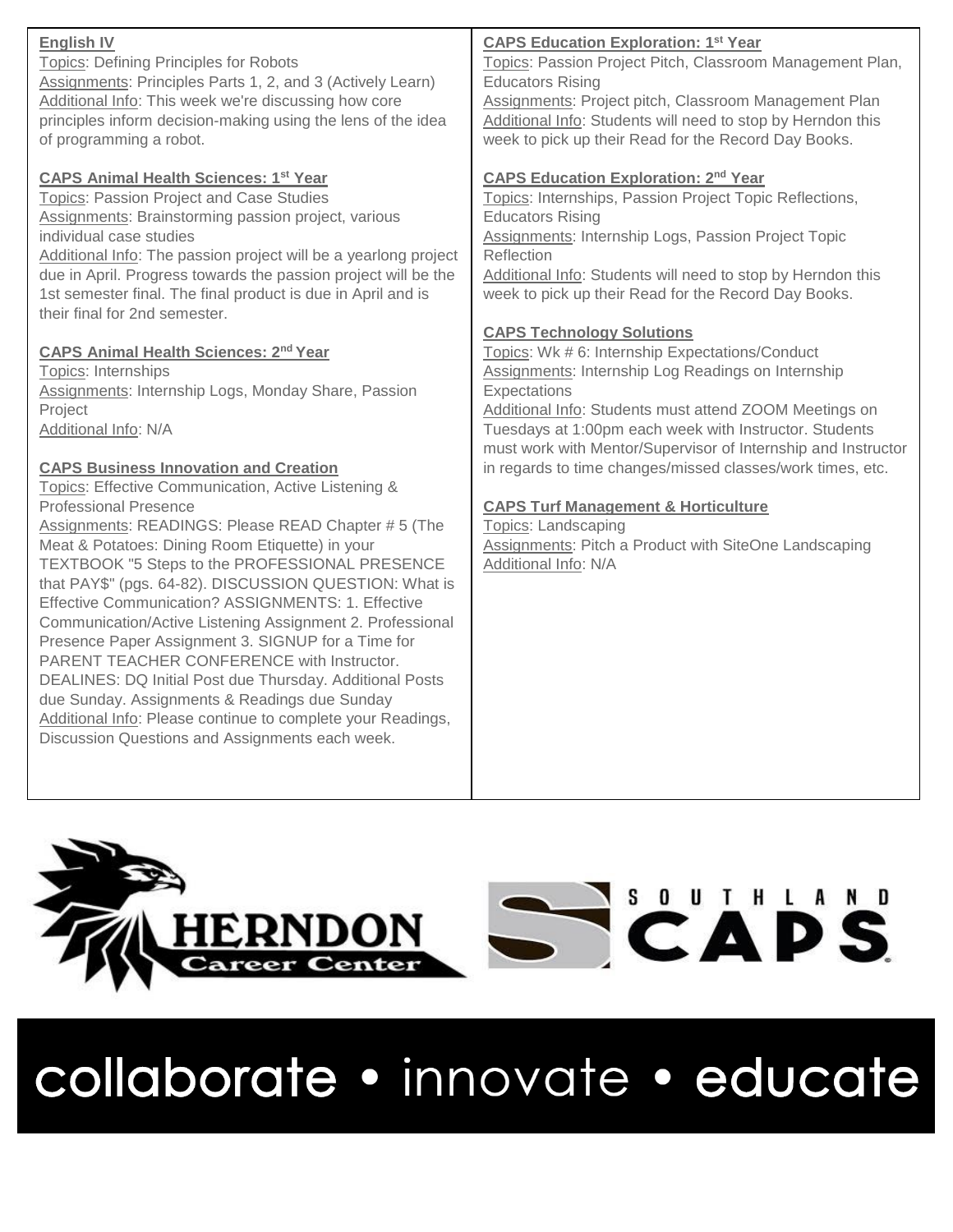## Departmental Information

#### **CAREER RESOURCE EDUCATOR**

**Lisa Templeton IEP, 504, & ELD**

More than any point in their lives, as our children enter into high school it's our job to begin their training to become an asset to society. Part of this process is developing independence. Can your child talk to their teachers about their needs and concerns? They should know you are there as a support network, but encouraging your child to take the first step and learn how to talk with others and work out problems will be crucial to having these skills as an adult. A great place to start this process is in the classroom and educational meetings such as IEP's, 504's and ELL meetings. I'm seeing some great examples in these meetings, and if your student hasn't began self-advocating, I encourage you to give them a nudge. If they are already seniors, this process needs to be expedited.

Lisa Templeton, CRE, 816-268-7150, lisa.templeton@raytownschools.org

#### **COUNSELING DEPARTMENT**

#### **Nate Zier**

In a continuation of our employment discussion, I'd like to look at the interview process. Interviewing for your first job can be nerve-wrecking, and interviewing for a potential career after high school might feel intimidating. So how do you prepare for an interview? What questions are going to be asked? The most important part of preparing for a job interview is to study the job description of the position you've applied for. By doing so you can navigate the interview and discuss how your skills and abilities make you a uniquely qualified candidate for that position. You should also research the company you have applied for. You should be able to answer key questions about what the company does, and ideally be able to tie your job description into that company's mission. This shows an interviewer that you have general interest in working for the company. In addition, make sure you know your resume well.

Preparing for an interview can help settle your nerves, and make you feel more confident in the interview. According to research 93% of communication is non-verbal. 55% of communication is contained in body language, and 38% of communication is in our tone of voice. So here are some things you can do to make sure you're communicating the right message as you arrive. First and foremost, make sure you're dressed appropriately for the job interview. What is appropriate may vary based on the type of job you're applying for, so you may have to do some research for what's right in your field. In my professional life, it's hard to go wrong with a pair of dress slacks, dress shoes, a button down shirt, and tie. Many industries may be slightly more casual. Once in the interview make sure you maintain good posture and eye contact with the interviewer. This shows confidence in yourself and the qualities which brought you to the interview. The last tip I would give in this regard is to be authentic, but don't speak negatively of yourself. If you're looking for more specific interview questions, here's a list of the [125 most common](https://www.indeed.com/career-advice/interviewing/top-interview-questions-and-answers)  [interview questions.](https://www.indeed.com/career-advice/interviewing/top-interview-questions-and-answers)

If you have any questions feel free to reach out. I know myself or Allecia Lowery would always be happy to conduct a mock-interview with students and give constructive feedback.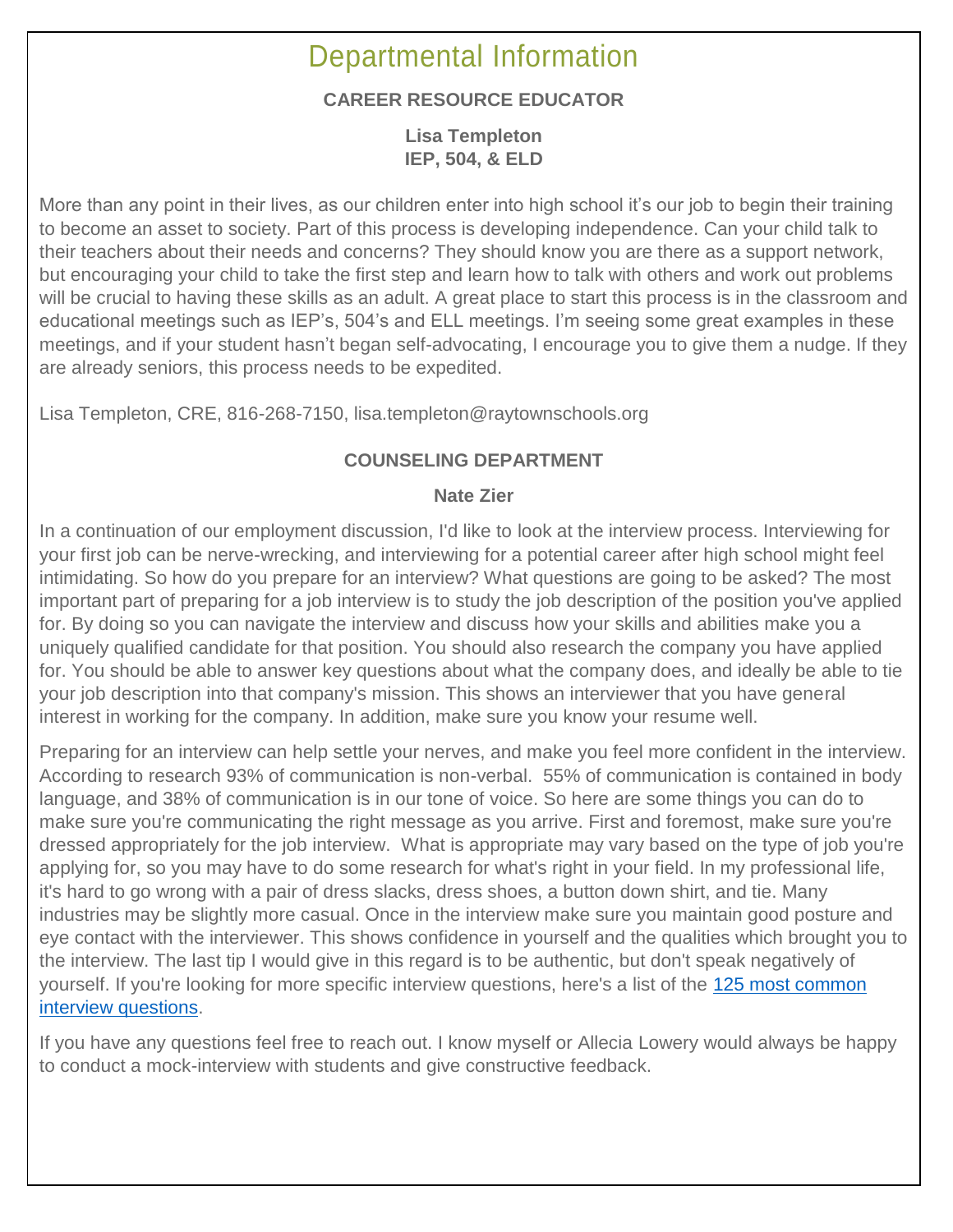## Departmental Information

#### **REAL WORLD LEARNING COORDINATOR**

#### **Allecia Lowery**

During the course of the pandemic, we have seen a significant change in the job market including shifting in available positions and demand for essentials skills services. With that has come a varied array of challenges and opportunities. As you embark on your job search, developing your resume, and integrating transferable skills, you'll be able to begin to market yourself with the following tips! [Job search](https://www.thebalancecareers.com/job-search-tips-for-high-school-students-2060904)  [tips](https://www.thebalancecareers.com/job-search-tips-for-high-school-students-2060904)

For help with your job search, please follow this link to schedule a time to meet with me via zoom- <https://calendly.com/rwlallecia-lowery>

You may also email me for on-going support- [allecia.lowery@raytownschools.org](mailto:allecia.lowery@raytownschools.org)

#### **WAYS TO STAY CONNECTED**

As we move throughout the year, we like to document and showcase the learning students are doing. We encourage you to follow our social media pages to see pictures, videos, or information as it is posted.

#### **Herndon Career Center Southland CAPS**

**[Herndon Career Center Website](www.raytownschools.org/herndon) Bully [Southland CAPS Website](https://southlandcaps.yourcapsnetwork.org/)** 



**[Herndon Facebook Page](http://www.facebook.com/rqshcc)** *[Southland CAPS Facebook Page](http://www.facebook.com/Southland-CAPS-104666954317395)* 







**[Herndon Twitter Page](https://twitter.com/rqsherndon) [Southland CAPS Twitter Page](https://twitter.com/SouthlandCAPS) @RQSHerndon @SouthlandCAPS**